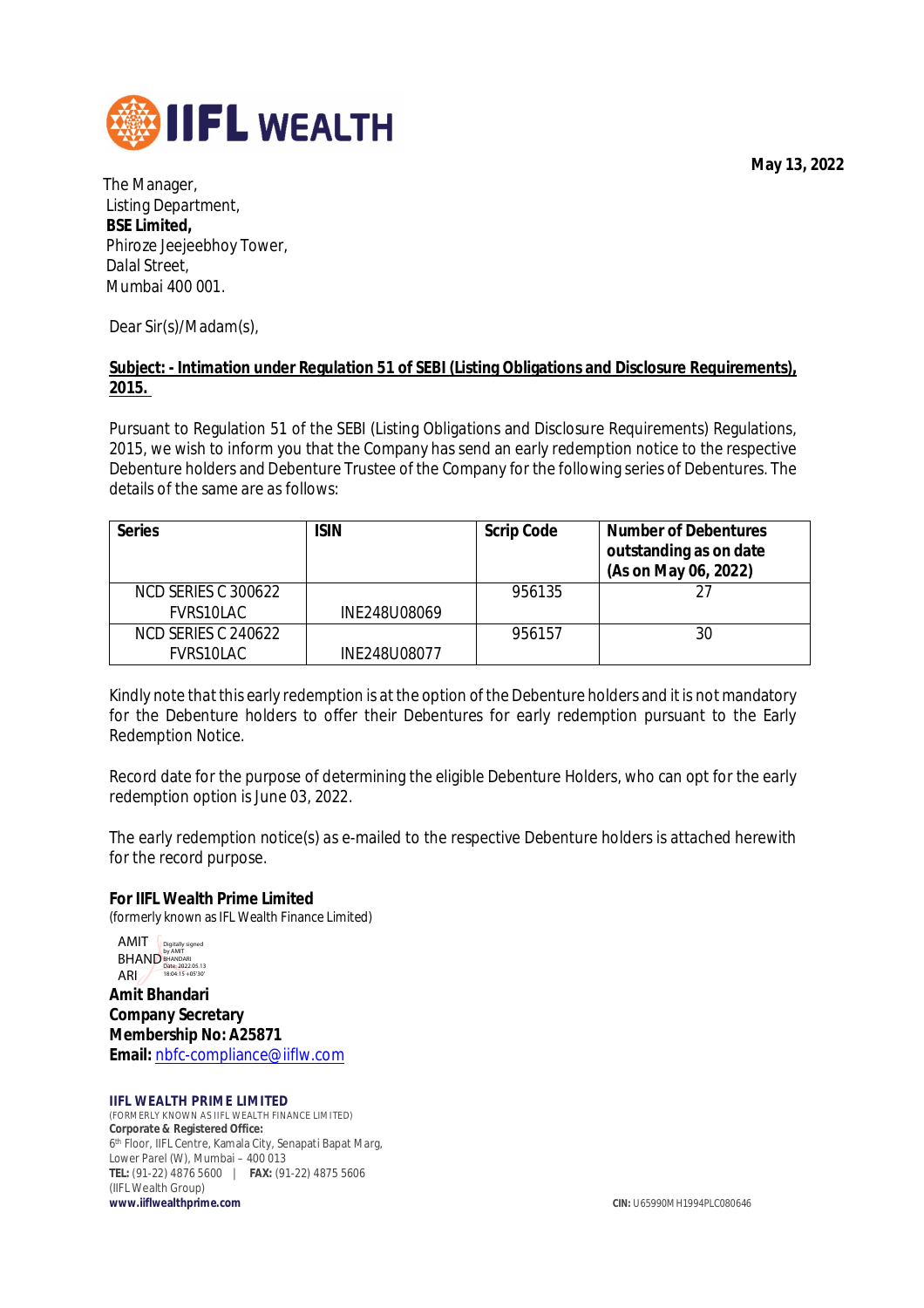## **Janvi Doshi, IIFL Private Wealth**

| From:    | Treasury Ops, IIFL Private Wealth                       |
|----------|---------------------------------------------------------|
| Sent:    | 13 May 2022 16:58                                       |
| Subject: | Early Redemption Notice for Non- Convertible Debentures |

**May 13, 2022**

Dear Sir/Madam,

### **Subject: Early Redemption Notice for Non- Convertible Debentures**

# **Ref: Non-Convertible Debenture issued by the IIFL Wealth Prime Limited (formerly known as IIFL Wealth Finance Limited) under ISIN: INE248U08069 (NCD SERIES C 240622 FVRS10LAC) on private placement basis in various tranches.**

- 1. This is an Early Redemption Notice pursuant to Debenture trust deed executed between Company and Beacon Trusteeships Limited (Debenture trustee) and Information memorandum issued by the Company for ISIN: **INE248U08069 (NCD SERIES C 240622 FVRS10LAC).** Terms defined in the Deed shall have the same meaning when used in this notice unless given a different meaning in this Early Redemption Notice. This Early Redemption Notice is being issued pursuant to and in accordance with Regulation 15 of the Securities and Exchange Board of India (Issue and Listing of Non-Convertible Securities) Regulations, 2021.
- 2. We intend to exercise our option to redeem the Debentures bearing ISIN: INE248U08069 prior to the maturity date. Please note that this early redemption is at the option of the Debenture holders and it is not mandatory for the Debenture holders to offer their Debentures for early redemption pursuant to this Early Redemption Notice.  $\mathbb{I}$
- 3. **Record Date:** The Redemption Amount with respect to each Debenture shall be paid to the relevant Debenture Holder, holding debentures, as on the Record Date, being June 03, 2022, as set out in the records of relevant depository (as per Beneficiary Position records). If a Debenture Holder transfers the Debentures held by it to any person after the date of this Early Redemption Notice, this Early Redemption Notice will be binding on the transferee.
- 4. **Early Redemption Option Exercise Period**: The offer period will open on June 06, 2022 to June 08, 2022, for above mentioned record date.
- 5. **Payment Date:** The Early Redemption Date i.e. Payment Date shall be June 09, 2022.
- 6. **Redemption Amount:** The Early Redemption Amount payable per Debenture on the Early Redemption Date is provided below (in INR).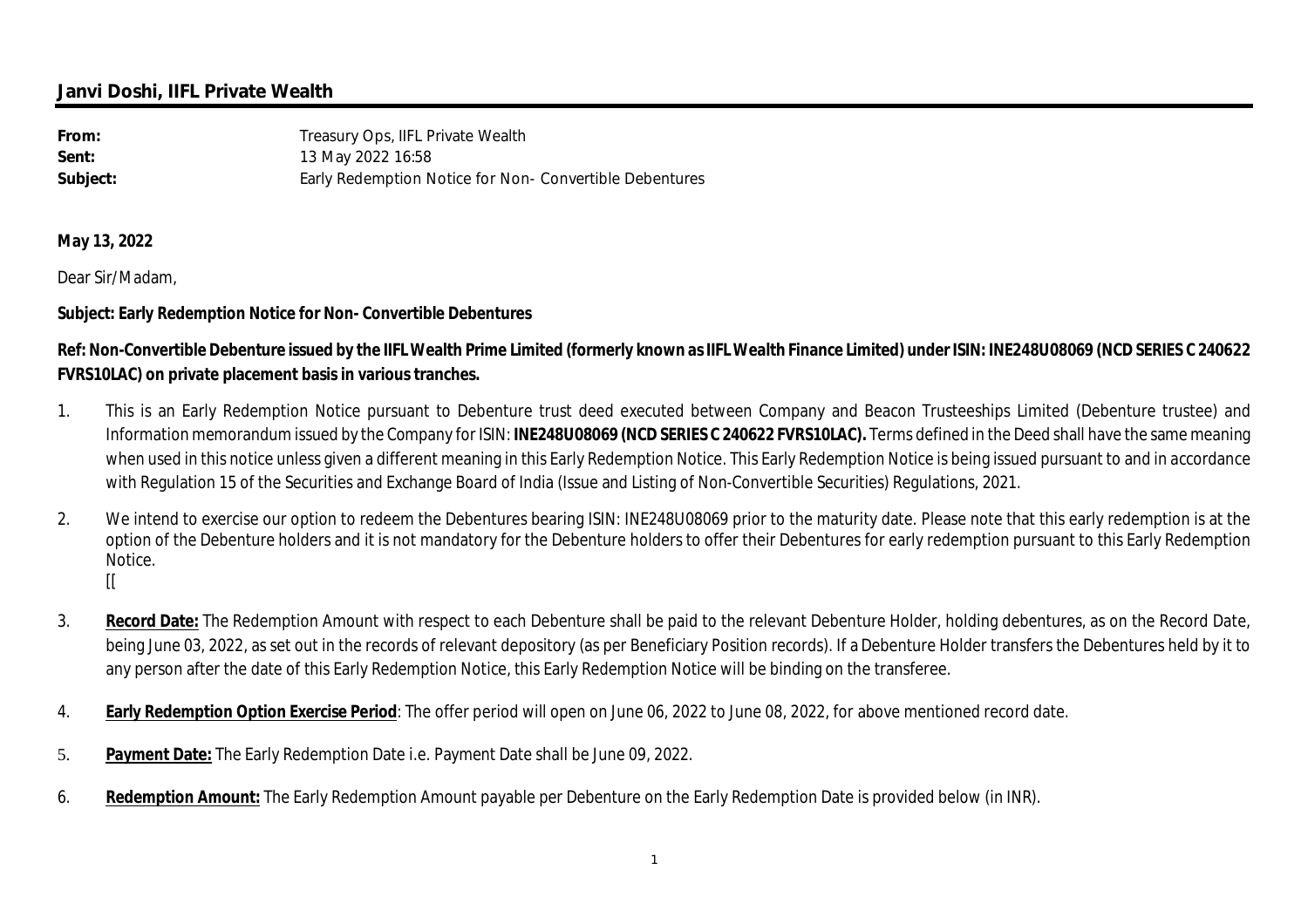| ISIN         | Fare<br>Value (A) | <b>Redemption</b><br>Premium (B) | <b>Early Redemption Amount (A)</b> |
|--------------|-------------------|----------------------------------|------------------------------------|
| INE248U08069 | 10,00,000         | 5,92,087                         | 15,92,087                          |

The Early Redemption Amount in respect of Debentures is as set out above within the column marked "Early Redemption Amount". The Redemption Amount will be paid into the bank accounts of each Debenture Holder (as on the Record Date) as set out in the records of relevant depository (as per Beneficiary Position records).

- 7. **Consent for Early Redemption**: All the Debenture Holders, holding debenture of the Company as on Record date i.e. June 03, 2022 and who are willing to opt for the early redemption, can give their consent along with the holding details via email from their registered email id to treasuryops@iiflw.com and amit.dabhade@linkintime.co.in. In case of Non-individual debenture holders, consent should be submitted along with the Board resolution / authorization letter.
- 8. **Contact details:** For any queries / clarifications with regard to the above, the Debenture Holders can contact following officials of the Company and Registrar and Share Transfer Agent (RTA)

#### **Company Contact Person:**

Mr. Rahul Gupta, Senior Executive Vice President **or** Mr. Amit Bhandari, Company Secretary & Compliance Officer Phone No: 022 – 4876 5624 / 022- 4876 5712 Email id: treasuryops@iiflw.com

### **Contact person of RTA**

 Contact person: Amit Dabhade Phone No.: +91 9766923470 Email Id: amit.dabhade@linkintime.co.in

## **IIFL Wealth Prime Limited**

**Amit Bhandari Company Secretary & Compliance Officer**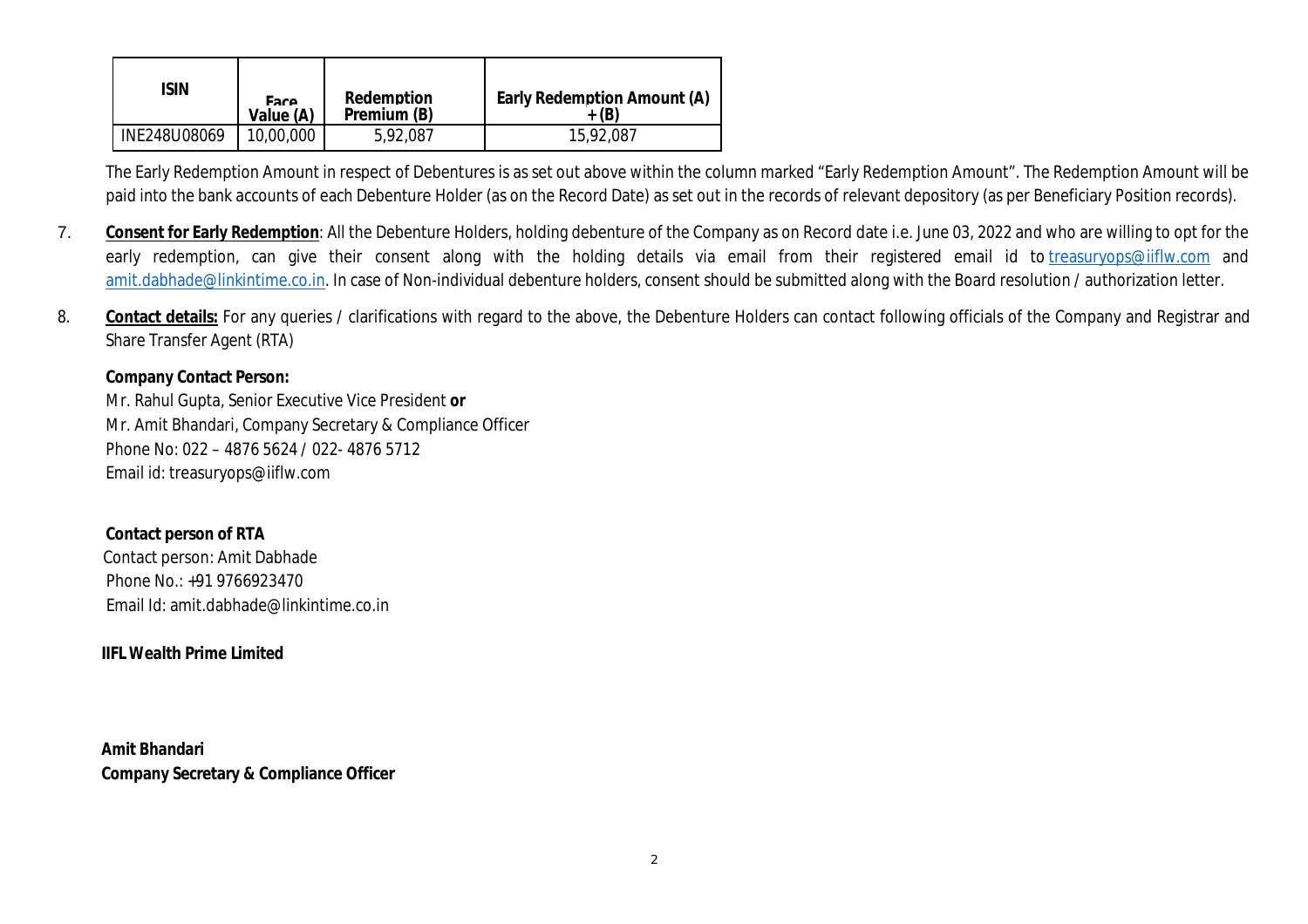## **Janvi Doshi, IIFL Private Wealth**

| From:    | Treasury Ops, IIFL Private Wealth                       |
|----------|---------------------------------------------------------|
| Sent:    | 13 May 2022 17:02                                       |
| Subject: | Early Redemption Notice for Non- Convertible Debentures |

**May 13, 2022**

Dear Sir/Madam,

### **Subject: Early Redemption Notice for Non- Convertible Debentures**

# **Ref: Non-Convertible Debenture issued by the IIFL Wealth Prime Limited (formerly known as IIFL Wealth Finance Limited) under ISIN: INE248U08077 (NCD SERIES C 300622 FVRS10LAC) on private placement basis in various tranches.**

- 1. This is an Early Redemption Notice pursuant to Debenture trust deed executed between Company and Beacon Trusteeships Limited (Debenture trustee) and Information memorandum issued by the Company for ISIN: **INE248U08077 (NCD SERIES C 300622 FVRS10LAC).** Terms defined in the Deed shall have the same meaning when used in this notice unless given a different meaning in this Early Redemption Notice. This Early Redemption Notice is being issued pursuant to and in accordance with Regulation 15 of the Securities and Exchange Board of India (Issue and Listing of Non-Convertible Securities) Regulations, 2021.
- 2. We intend to exercise our option to redeem the Debentures bearing ISIN: INE248U08077 prior to the maturity date. Please note that this early redemption is at the option of the Debenture holders and it is not mandatory for the Debenture holders to offer their Debentures for early redemption pursuant to this Early Redemption Notice.  $\mathbb{I}$
- 3. **Record Date:** The Redemption Amount with respect to each Debenture shall be paid to the relevant Debenture Holder, holding debentures, as on the Record Date, being June 03, 2022, as set out in the records of relevant depository (as per Beneficiary Position records). If a Debenture Holder transfers the Debentures held by it to any person after the date of this Early Redemption Notice, this Early Redemption Notice will be binding on the transferee.
- 4. **Early Redemption Option Exercise Period**: The offer period will open on June 06, 2022 to June 08, 2022, for above mentioned record date.
- 5. **Payment Date:** The Early Redemption Date i.e. Payment Date shall be June 09, 2022.
- 6. **Redemption Amount:** The Early Redemption Amount payable per Debenture on the Early Redemption Date is provided below (in INR).